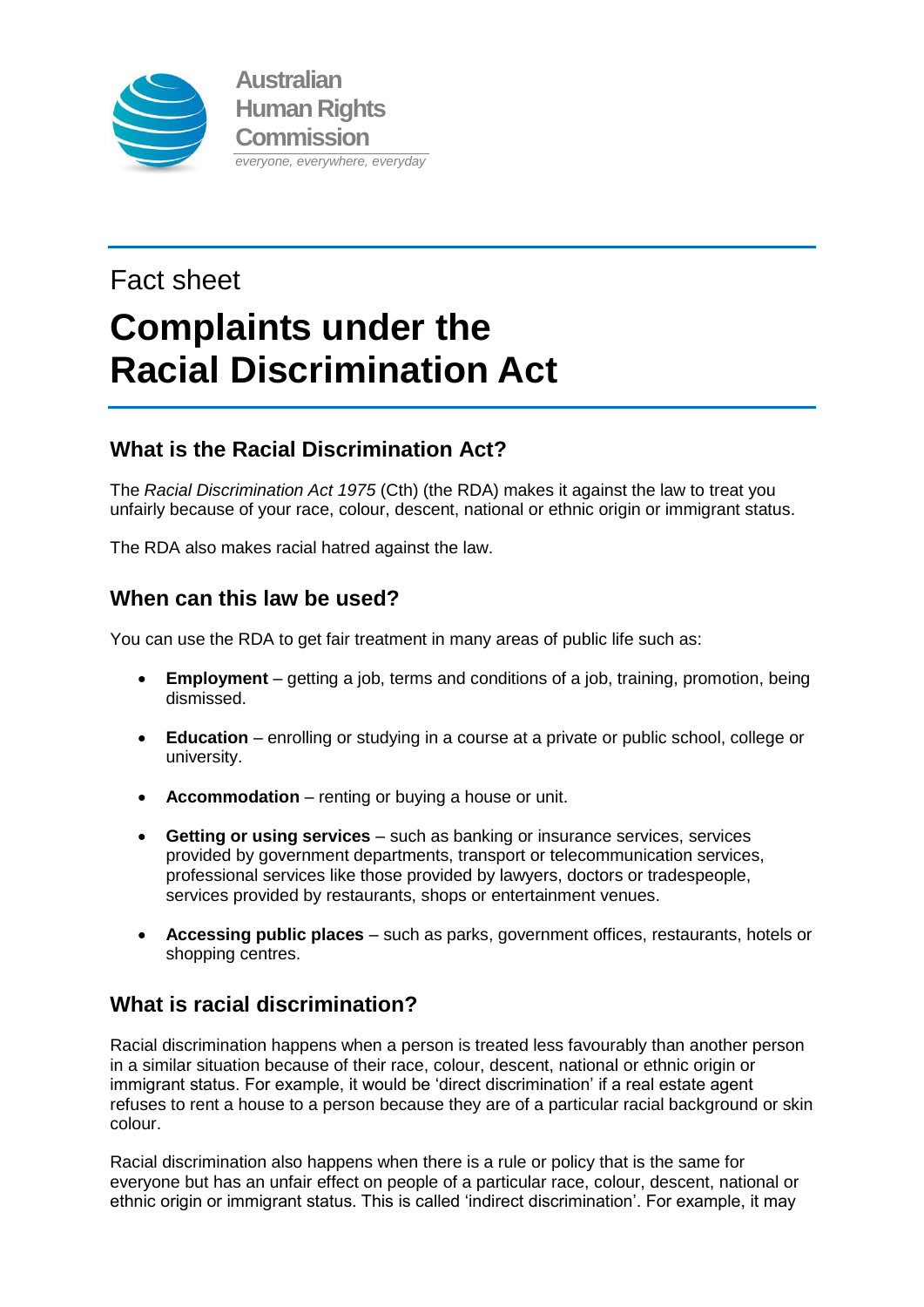be indirect discrimination if a company says that employees must not wear hats or other headwear at work, as this is likely to have an unfair effect on people from some racial/ethnic backgrounds.

#### What is racial hatred?

It is against the law to do something in public based on the race, colour, national or ethnic origin of a person or group of people which is likely to **offend, insult, humiliate or intimidate**.

Examples of racial hatred may include:

- racially offensive material on the internet, including eforums, blogs, social networking sites and video sharing sites
- racially offensive comments or images in a newspaper, magazine or other publication such as a leaflet or flyer
- racially offensive speeches at a public rally
- racially abusive comments in a public place, such as a shop, workplace, park, on public transport or at school
- racially abusive comments at sporting events by players, spectators, coaches or officials.

## **When is offensive behaviour based on race not against the law?**

The RDA aims to strike a balance between the right to communicate freely ('freedom of speech') and the right to live free from racial hatred. The RDA says that the following things are not against the law if they are **"done reasonably and in good faith"** in:

- **an artistic work or performance** for example, a play in which racially offensive attitudes are expressed by a character.
- **a statement, publication, discussion or debate made for genuine academic or scientific purposes** – for example, discussing and debating public policy such as immigration, multiculturalism or special measures for particular groups.
- **making a fair and accurate report on a matter of public interest** for example, a fair report in a newspaper about racially offensive conduct.
- **making a fair comment**, if the comment is an expression of a person's genuine belief.

## **What can I do if I experience discrimination or racial hatred?**

You may want to deal with the situation yourself by raising it directly with the person or people involved.

If direct contact does not resolve the situation, or you do not feel comfortable doing this, you can make a complaint to the Australian Human Rights Commission. You can also have someone such as a solicitor, advocate or trade union make a complaint on your behalf.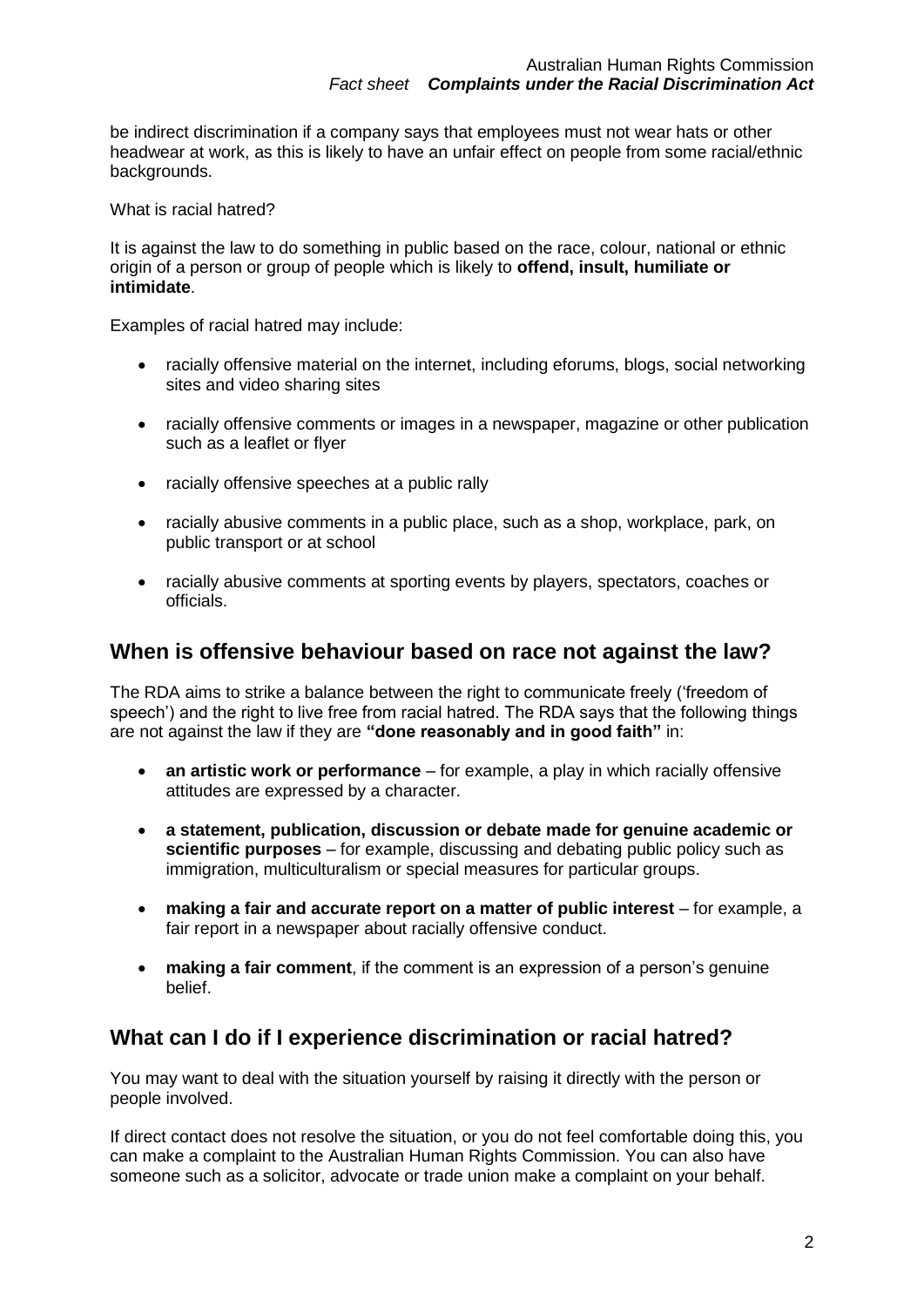It does not cost anything to make a complaint to the Commission.

Your complaint needs to be put in writing. The Commission has a complaint form that you can fill in and post or fax to us or you can lodge a complaint online at our website. If you are not able to put your complaint in writing, we can help you with this.

For your complaint to be valid it must be reasonably arguable that the events you want to complaint about are unlawful discrimination and you must provide sufficient details about your allegations including what happened, when and where it happened and who was involved.

A complaint can be made in any language. If you need a translator or interpreter, the Commission can arrange this for you.

## **What will happen with my complaint?**

When the Commission receives a complaint about something that is covered by the RDA, the President of the Commission can investigate the complaint and try to resolve it by conciliation. The Commission is not a court and cannot determine that discrimination has happened. The Commission's role is to get both sides of the story and help those involved resolve the complaint.

Commission staff may contact you to get further information about your complaint.

Generally, the Commission will tell the person or organisation the complaint is against (the respondent) about your complaint and give them a copy of the complaint. The Commission may ask the respondent for specific information or a detailed response to your complaint.

Where appropriate, the Commission will invite you to participate in conciliation. Conciliation is an informal process that allows you and the respondent to talk about the issues and try to find a way to resolve the complaint.

If your complaint is not resolved or it is discontinued for another reason, you can take your complaint to the Federal Court of Australia or the Federal Circuit Court. In certain circumstances, you can only take a matter to court if the court has granted you leave to do so.

## **Where can I get more information?**

The Australian Human Rights Commission's contact details are:

#### **Telephone**

National Information Service: 1300 656 419 (local call) TTY: 1800 620 241 (toll free) Fax: (02) 9284 9611

**Post** Australian Human Rights Commission GPO Box 5218 Sydney NSW 2001

**Online** Email: [infoservice@humanrights.gov.au](mailto:infoservice@humanrights.gov.au) Website: [www.humanrights.gov.au](http://www.humanrights.gov.au/)